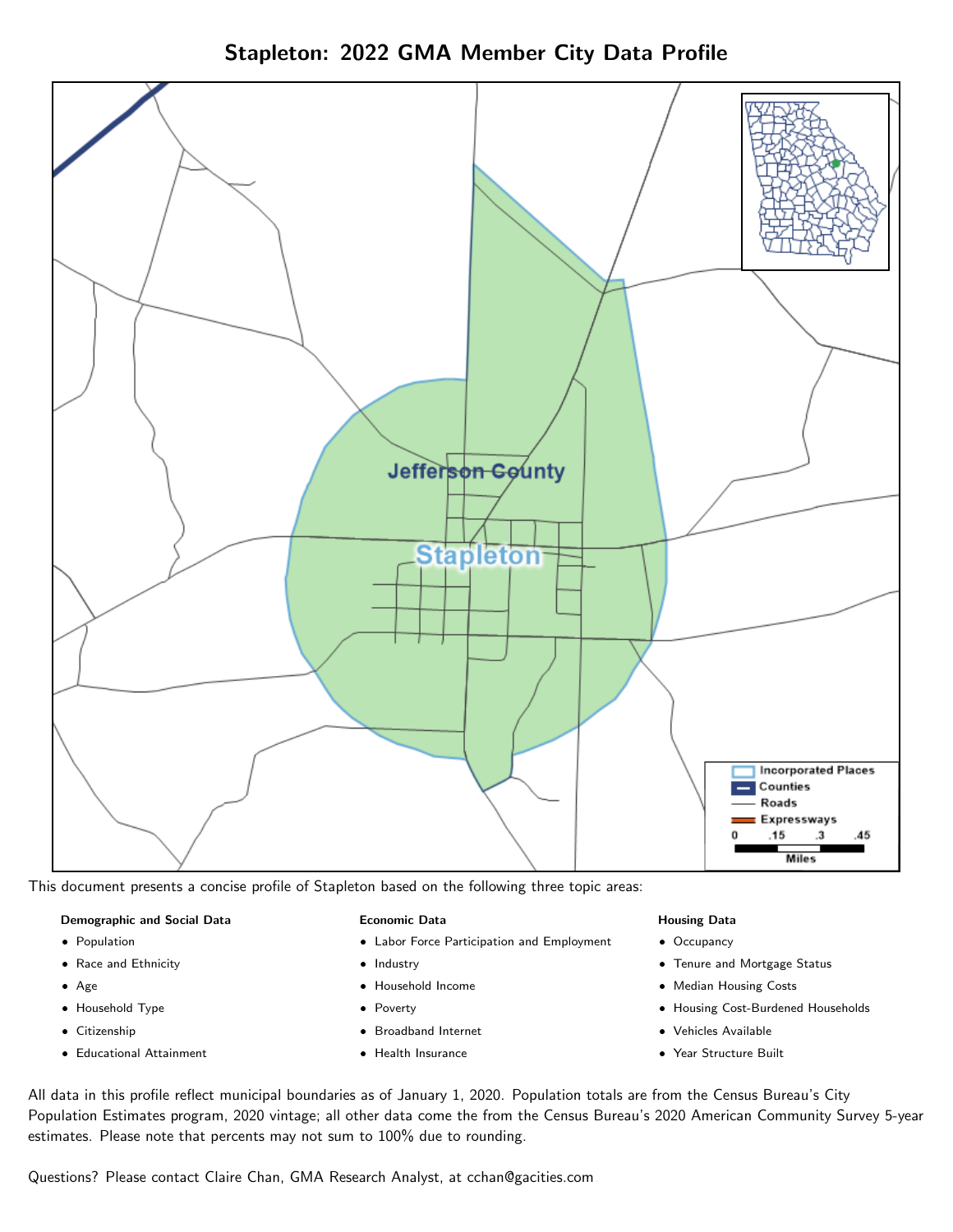# Stapleton: Demographic and Social





# **Citizenship**

Age

| Native Born |  |
|-------------|--|
| 100%        |  |

Race and Ethnicity



Source: U.S. Census Bureau, City Population Estimates, 2020 vintage Source: American Community Survey, 2020 5-year estimates, table B03002

## Household Type



Source: American Community Survey, 2020 5-year estimates, table B01001 Source: American Community Survey, 2020 5-year estimates, table B11001

## Educational Attainment



Source: American Community Survey, 2020 5-year estimates, table B05002 Source: American Community Survey, 2020 5-year estimates, table B15002

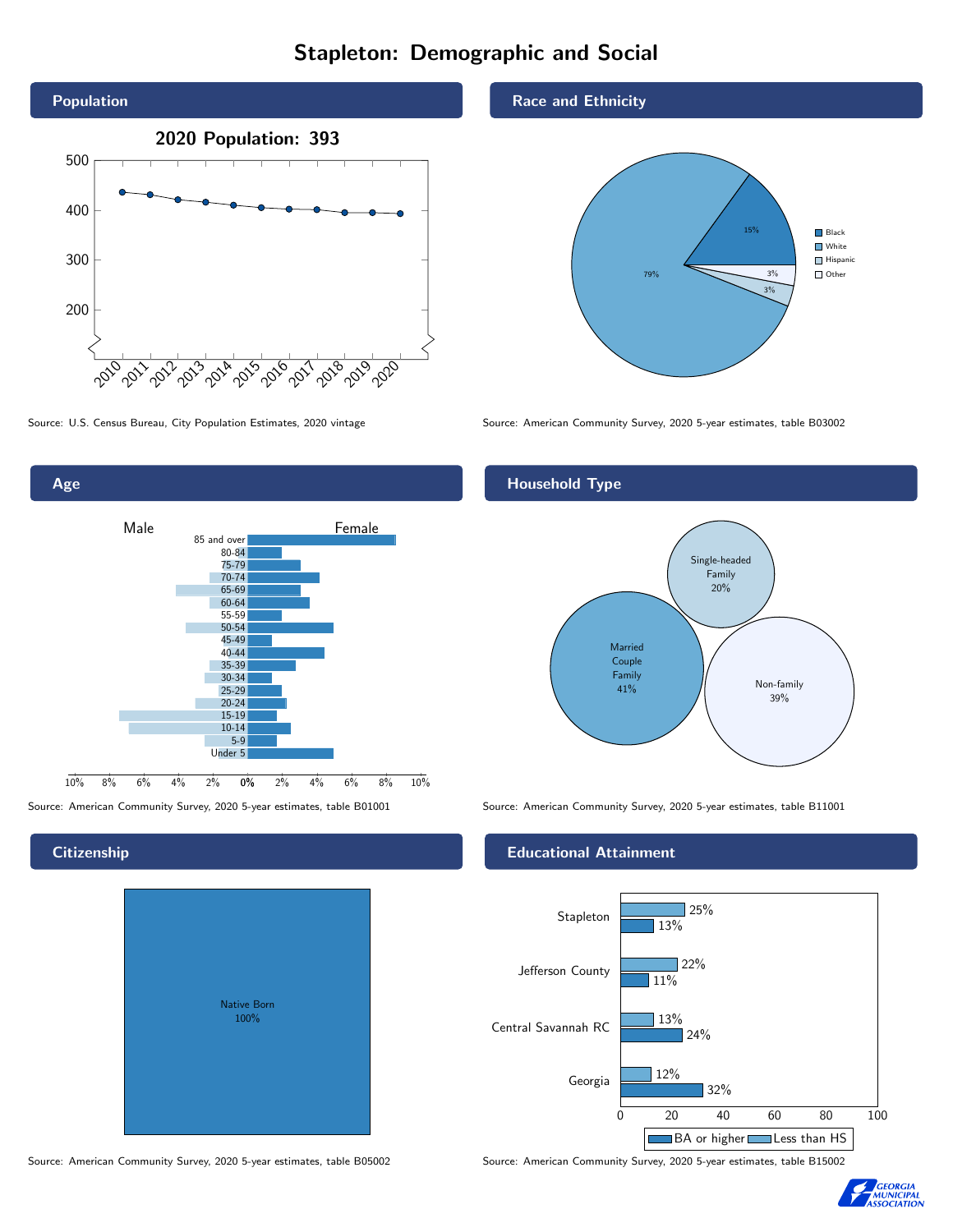# Stapleton: Economic



Source: American Community Survey, 2020 5-year estimates, table B23001 Note: Unemployment rate is based upon the civilian labor force.

# Household Income 0 50,000 100,000 150,000 200,000 250,000 Georgia Central Savannah RC Jefferson County Stapleton \$85,691 \$70,960 \$53,761 \$59,808 \$61,224 \$52,662 \$37,009 \$46,250 Mean Median

Source: American Community Survey, 2020 5-year estimates, tables B19013 and B19025 Source: American Community Survey, 2020 5-year estimates, table B17010

Broadband Internet No 30% Yes 70%

**Industry** 

| Agriculture, forestry, fishing and hunting, and mining      | 3%    |
|-------------------------------------------------------------|-------|
| Construction                                                | 9%    |
| Manufacturing                                               | 13%   |
| <b>Wholesale Trade</b>                                      | $0\%$ |
| Retail Trade                                                | 11%   |
| Transportation and warehousing, and utilities               |       |
| Information                                                 |       |
| Finance and insurance, real estate, rental, leasing         |       |
| Professional, scientific, mgt, administrative, waste mgt    |       |
| Educational services, and health care and social assistance |       |
| Arts, entertainment, recreation, accommodation, food        |       |
| service                                                     |       |
| Other services, except public administration                |       |
| Public administration                                       |       |

Source: American Community Survey, 2020 5-year estimates, table C24030

**Poverty** 



## Health Insurance



Source: American Community Survey, 2020 5-year estimates, table B28002 Source: American Community Survey, 2020 5-year estimates, table B18135